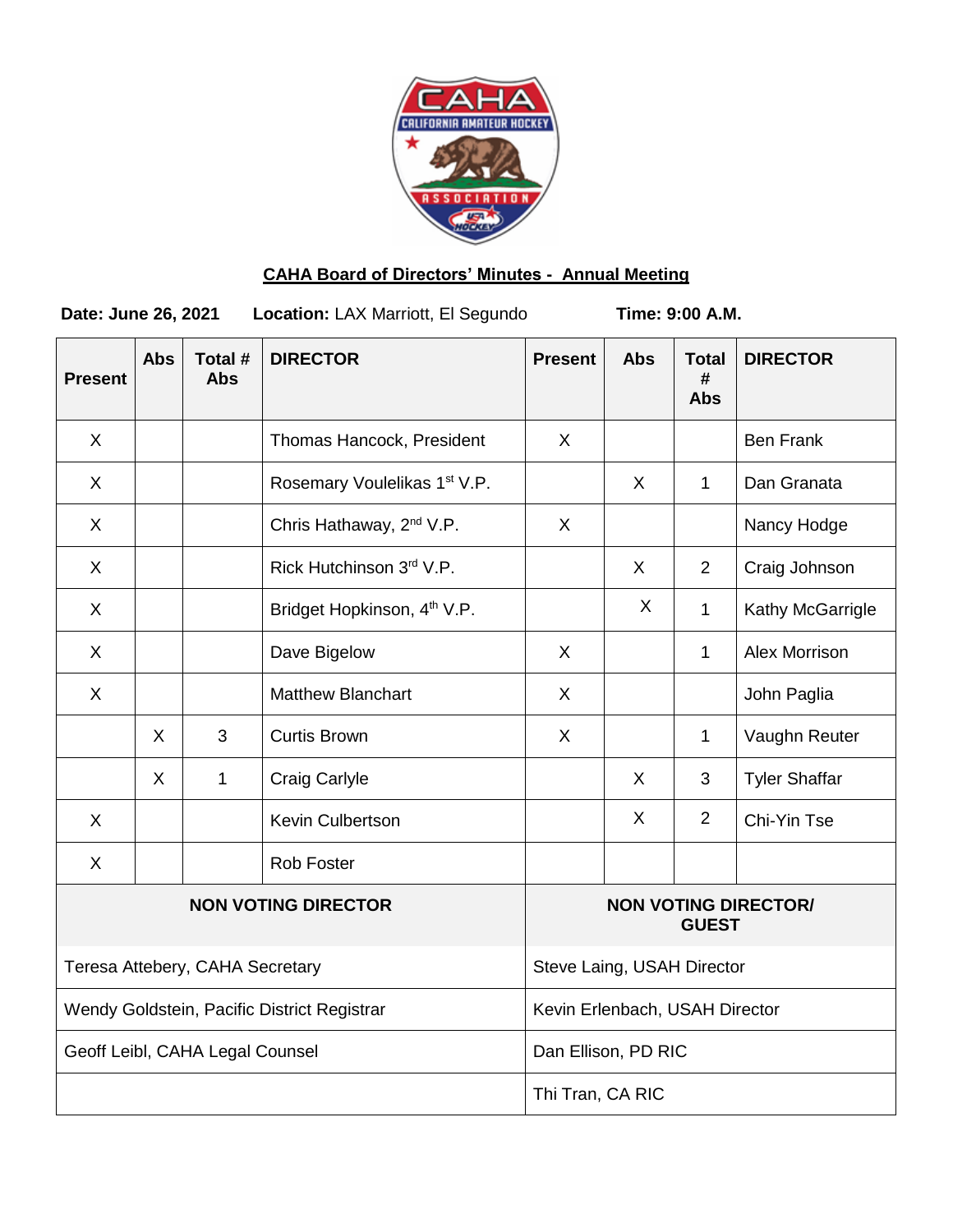# **President – Tom Hancock**

Meeting called to order at 9am. Tom commended everyone. Last season was very divisive with different ideologies. We had to hold States in Nevada and we had an overwhelming thank you from member teams. We had a proliferation of special meetings and most CAHA board meetings were virtual.

New CAHA website should be launched in the next 60 days.

Kevin Culbertson commended Tom for all of the work.

#### **Finances – Chris Hays**

After our year end at the end of June, reports will be emailed.

#### **Legal Counsel – Geoff Leibl**

Nothing to report.

#### **Dispute/Discipline – Rosemary Voulelikas**

First of all, I would like to thank my disciplinary committee for their continued support and dedication throughout this past year. We have had a total of eleven hearings since September 1, 2020. Three hearings involved coaches; one hearing involved an organization and seven involved Youth players. The hearings for the coaches and organization were administrative in nature. Six of the seven hearings for Youth players involved playing infractions; three for kicking, two for racial slur and one for removal of opponent's helmet. The seventh hearing involved the falsification of a player's birth certificate. We have three hearings coming up for alleged recruitment violations involving coaches.

#### **ADM – Ben Frank**

No report. Regular Zoom calls will be starting back up soon.

# **Pacific District Referee in Chief – Dan Ellison**

#### **Mark Mauro**

 **2020-21 Playoff Officiating Recap**

# **AAA Playoffs - Las Vegas**

31 games

|               |             | #     |                |
|---------------|-------------|-------|----------------|
| Organization  | # officials | slots | games/official |
| <b>LAHOA</b>  |             | 58    | 7.3            |
| San Diego     |             | 21    | 7.0            |
| <b>NORHOA</b> |             |       | 6.0            |
| Las Vegas     |             |       | 8.0            |
| Total         |             |       |                |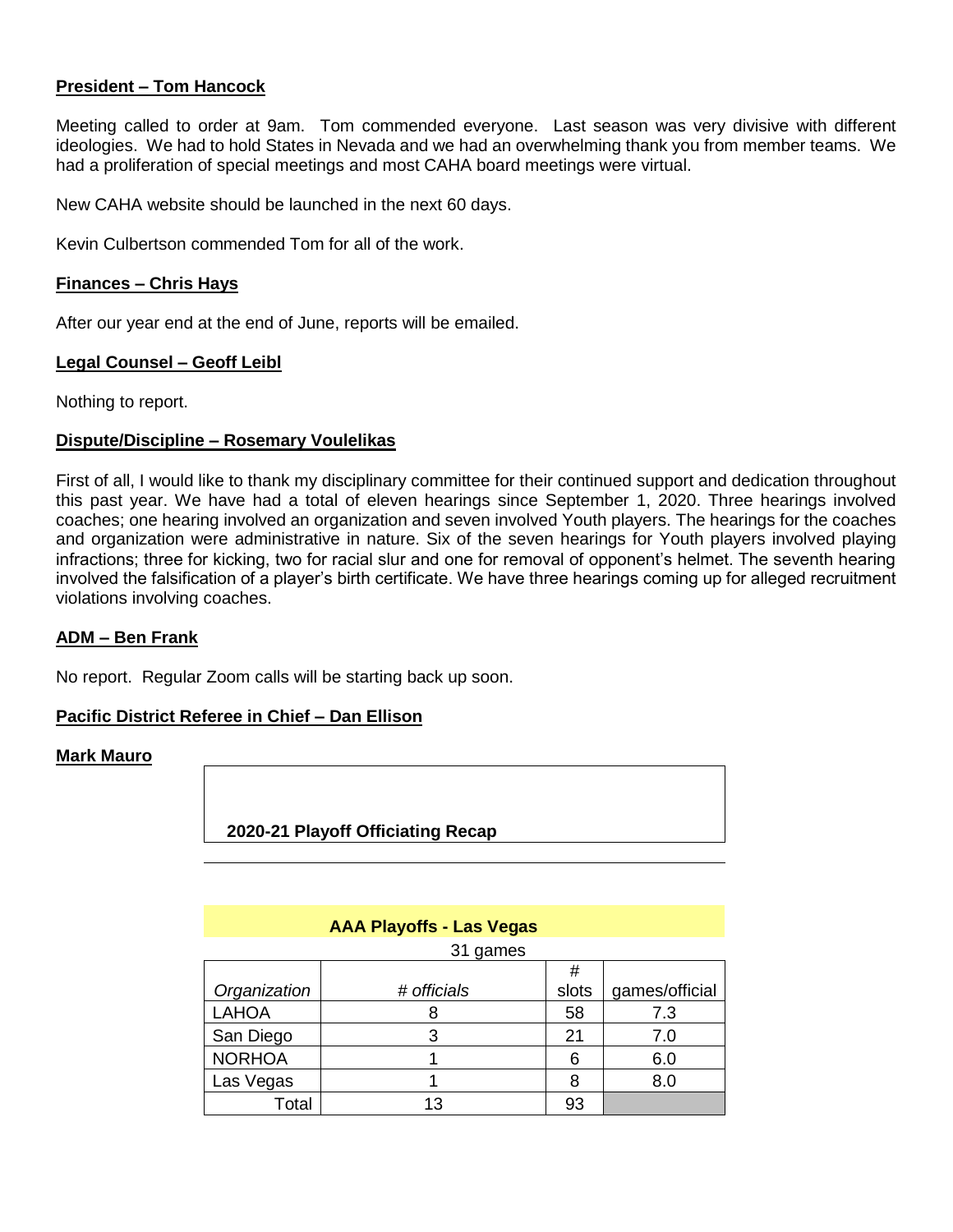# **HS 1A & 2A Playoffs - Las Vegas**

| 12 games |
|----------|
|          |

| Organization | # officials | slots | games/official |
|--------------|-------------|-------|----------------|
| <b>LAHOA</b> |             | 34    |                |
| Las Vegas    |             |       |                |
| Total        |             | วค    |                |

|               | <b>AA Playoffs - Las Vegas</b> |       |                |
|---------------|--------------------------------|-------|----------------|
|               | 36 games                       |       |                |
|               |                                | #     |                |
| Organization  | # officials                    | slots | games/official |
| <b>LAHOA</b>  |                                | 63    | 9.0            |
| San Diego     | 2                              | 16    | 8.0            |
| <b>NORHOA</b> | 3                              | 21    | 7.0            |
| Las Vegas     |                                | 8     | 8.0            |
| Total         | 13                             | 108   |                |

# **A/B Playoffs - N/A**

|               | 0 games     |       |                |
|---------------|-------------|-------|----------------|
|               |             | #     |                |
| Organization  | # officials | slots | games/official |
| <b>LAHOA</b>  |             |       | #DIV/0!        |
| San Diego     |             |       | 0.0            |
| <b>NORHOA</b> |             |       | #DIV/0!        |
| Total         |             |       |                |

| Summary:       |                                                            |
|----------------|------------------------------------------------------------|
| 79 games       |                                                            |
| 25 officials   |                                                            |
| <b>LAHOA</b>   | (D.Freed, Watt, Lhamon, Grinstead, McFarland, Roberts,     |
| 16             | Rozenbert, Zucker,                                         |
|                | A.Kitano, Sanchez, Magnifico, Brzezinski, Dubow, B. Freed, |
|                | Ryono, Liberotti)                                          |
|                | SDHRA 5 (Elleras, Morton, Kloda, Kunto, Cintel)            |
|                | (J.Davis,                                                  |
| NORHOA Starke, |                                                            |
| З              | Palteri                                                    |
| Las            |                                                            |
| egas 1         | Pecora)                                                    |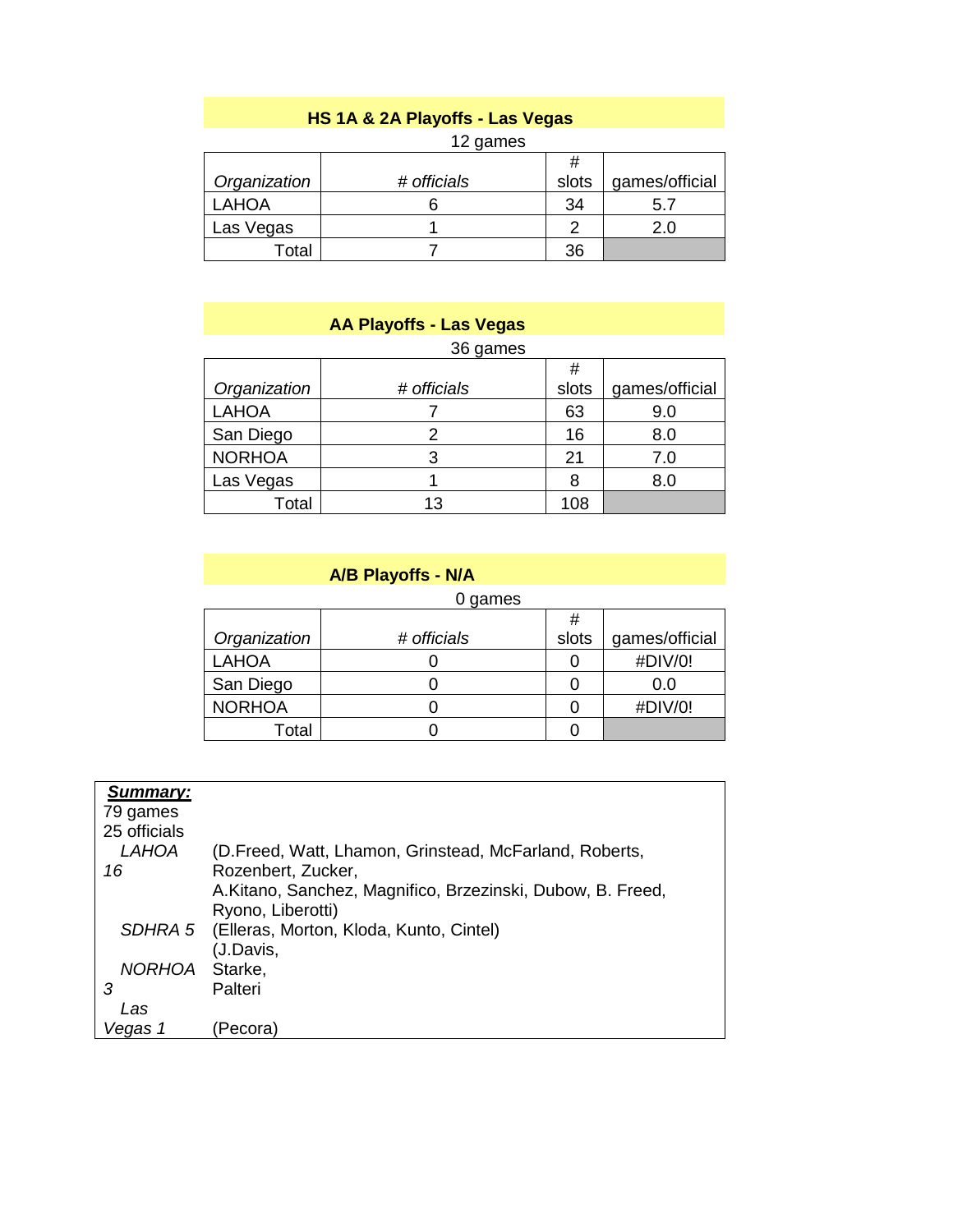# **Youth Council – Chris Hathaway**

There has not been a lot of activity. There was a great effort to select the teams for AA playoffs. States in Vegas were a huge success. It was a group decision based on games played plus a few head to head games scheduled.

# **Tournament Director – Bridget Hopkinson**

Due to COVID we had to host our State Playoffs in Las Vegas, NV. The Knights organization at both facilities were awesome hosts. The families and the players were so happy to be on the ice and participate in our playoffs (no matter where they were). Below are the list of winners for each age group:

# **Tier I:**

| 14U AAA: | Jr. Kings        |
|----------|------------------|
| 15O AAA: | <b>SD Saints</b> |
| 16U AAA: | Jr. Sharks       |
| 18U AAA: | Jr. Sharks       |
|          |                  |

# **Tier II:**

| Jr. Kings          |
|--------------------|
| CA Wave            |
| <b>Blue Devils</b> |
|                    |

# **High School:**

| Div 1A: | Orange Lutheran   |
|---------|-------------------|
| Div 2A: | Capistrano United |

Tom gave thanks for the hard work holding playoffs out of state.

# **Tier Commissioner – Kevin Culbertson**

Boys Tier -

1. The GSE 16AAA team voluntarily dropped on May 25. This leaves that Division now at 6 teams.

2. Unofficially and as of last week, we have the following AA team counts -

 12AA - 21 14AA - 22 16AA - 18 18AA - 13

3. On or about June 27 I will be requesting the Team Manager and Head Coach information from the Clubs. The info will be used to (a) commence team web page building, (b) creating contact lists to share with other teams, and (c) inform and invite Managers to the "Zoom" Managers meetings on July 24 and 25.

Tom appreciates all of the work thru this challenging season. Tyler Shaffar did a great job with scheduling.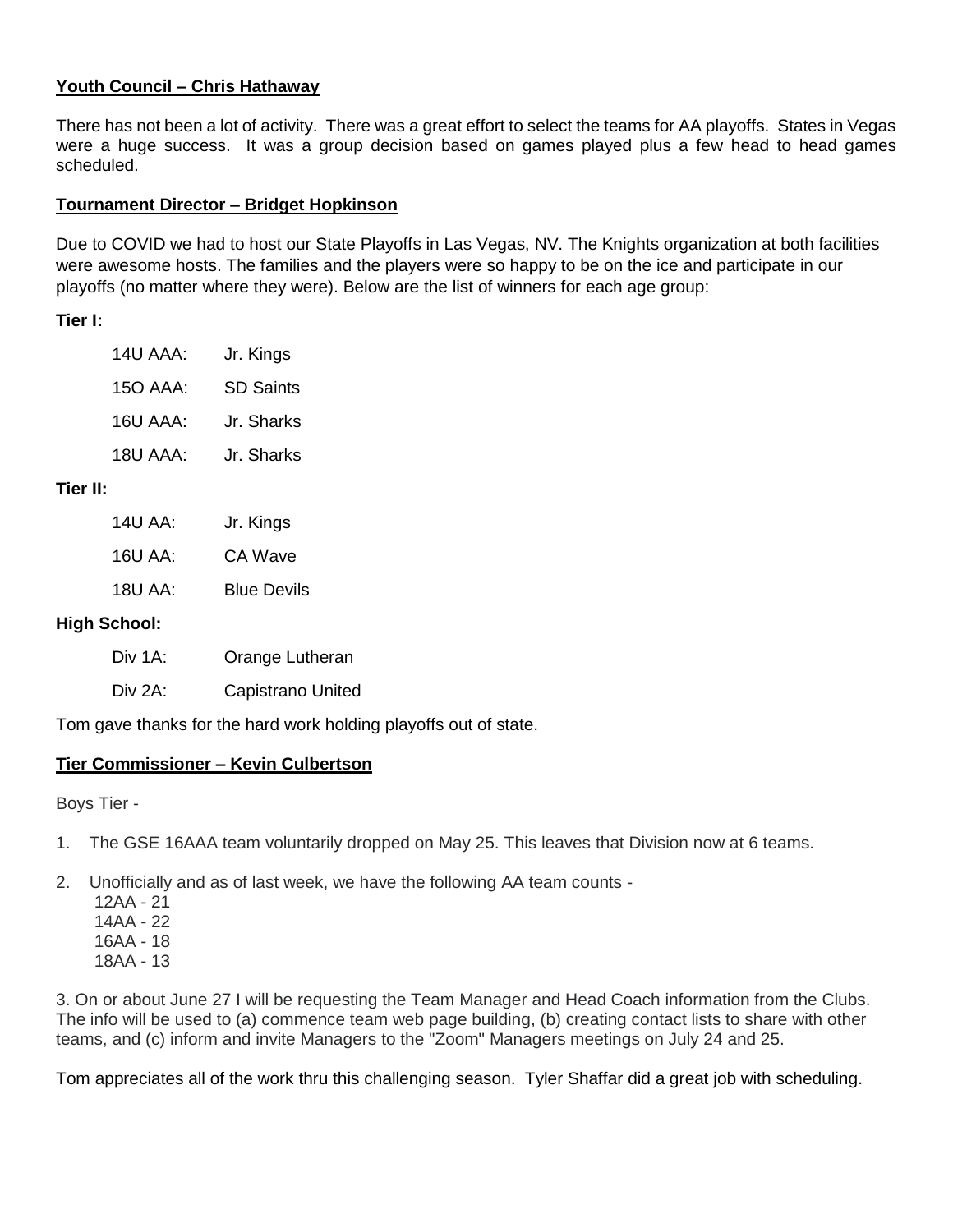# **High School Commissioner – Rosemary Voulelikas**

After a slow start to the season, the final teams that participated as a nationally bound high school team are as follows: Division 1A Division 2A JSerra Capistrano Orange Lutheran La Verne (formally Damien) Santa Margarita Tahoe Prep Academy Orange Lutheran won the CAHA State Championships and SMCHS placed 2nd. Both teams advanced to the 2021 High School Division I National Championships. At Nationals, SMCHS won all of their games in pool play to advance to the semi-finals. Capistrano won the CAHA State Championship and advanced to the 2021 High School Division II National Championships. Capistrano advanced all the way to the Championship game and ended up as the runner-ups, losing to the Omaha Jr. Lancers in overtime.

### **Girls/Women's Commissioner – Bridget Hopkinson**

#### **CAHA Girls State Playoffs:**

16U AAA: Lady Ducks, SJ Jr Sharks Girls – Lady Ducks advanced to PD.

#### **Girls Teams at the Pacific District Tournament:**

| 14U AA: | Lady Blue Devils, SD Angels |  |
|---------|-----------------------------|--|
|---------|-----------------------------|--|

- 14U AAA: Lady Ducks, SJ Jr Sharks Girls
- 16U AA: Lady Ducks directly to Nationals
- 16U AAA: Lady Ducks, SJ Jr Sharks Girls
- 19U AA: SD Angels (2 Teams), SJ Jr Sharks Girls, Lady Ducks directly to Nationals
- 19U AAA: No teams: Lady Ducks directly to Nationals

#### **Girls Teams Advancing to Nationals:**

| <b>14U AA:</b> | <b>Lady Ducks</b>     |
|----------------|-----------------------|
| 14U AAA:       | <b>LA Lions</b>       |
| 16U AA:        | <b>Lady Ducks</b>     |
| 16U AAA:       | <b>Lady Ducks</b>     |
| 19U AA:        | SD Angels, Lady Ducks |
| 19U AAA:       | <b>Lady Ducks</b>     |

#### **CAHA Girls Camp:**

Our camp was done virtually this year with players registering and submitting a hockey resume. The evaluators came together by Zoom and I was really proud of how they all worked so well together. Here is the number of the CA Girls who advanced to National Camp.

| 2006                           | 15s National Camp CA Participants         | 9 players |
|--------------------------------|-------------------------------------------|-----------|
|                                | 04/05 16/17 National Camp CA Participants | 5 players |
| Girls directly to the 18U Camp |                                           | 2 players |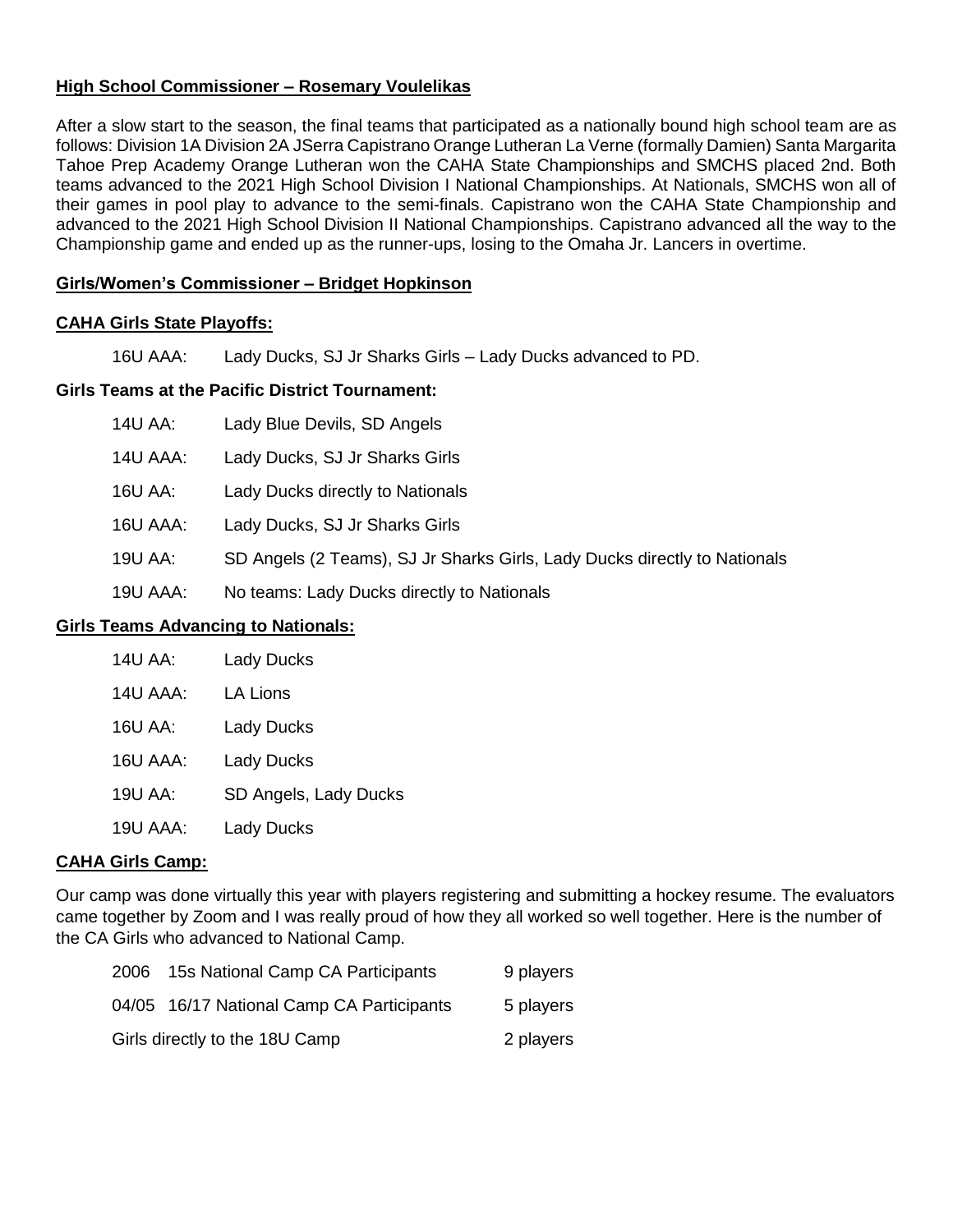# **CAHA Select Camp – Rosemary Voulelikas**

A. 2021 CAHA Select Camp Candidates (2004, 2005 & 2006) & Out of District Players For the 2021 CAHA Select Camp we used last year's 2020 CAHA Select Camp age appropriate (2004, 2005 & 2006 birth year players) candidates that had advanced from their respective Select League (SCAHA & NORCAL) camps as well as those 2020 "Out of State" candidates that had registered for the 2020 CAHA Select Camp. A total of 191 players participated in the camp. Registration fees were at a minimum; \$10/player. CAHA did not host an on ice component for the camp this year. Candidates were selected by an evaluation committee made up of coaches most familiar with the players in these birth year groups. The Lead Coach for the Selection Committee was John Beaulieu. California players that advanced from the Pacific District Camp (May 6-9, 2021) to the 2021 USA Hockey National Player Development Camp are as follows: Select 15 (2006): 4-Forwards; 4- Defensemen; 1-goalie Select 16 (2005): 3-Forwards; 3-Defensemen; additionally 3-Defensemen and 1-goalie were invited to the USA National Team Development Program (USNTDP) and therefore received direct invitations to the 2021 USAH National Player Development Camp. Select 17 (2004): 4-Forwards; 1- Defenseman B. 2021 CAHA Select Camp Candidates (2007): Mid-April we received word that the Pacific District decided to host a Western Regional Select 14 High Performance Camp (WRHPC) this year in Dallas, Texas on July 20-24, 2021. All 2007 birth year players playing Tier I as well as a handful of Tier II were invited by CAHA to participate in a virtual Select camp. The Selection committee was made up of the respective hockey directors of the Tier I programs and coaches. A total of 52 players participated in the camp. The players that advanced to the WRHPC are posted on our web site.

# **USA Hockey – Steve Laing**

- **Mike Trimboli** (Massena, N.Y.), was [elected president](https://links.usahockeyemails.org/a/1457/click/501/340675/2bc7ba2184fa23faf0f0b335b250c247e582b5f7/e7bfa152152d54d378c469d819deda98c6c64e7d) of USA Hockey
- **PLAYING RULES CHANGE YEAR**

The USA Hockey Board of Directors approved the rulebook for 2021-25. The organization modifies/updates the playing rules on a four-year cycle. Highlights of modifications include:

- The principles of the declaration of safety, fair play, and respect that were originally passed by the Board in 2019 will be fully implemented into the new rulebook, including zero tolerance of hateful and discriminatory language and as well as hits from behind, hits to the head and late hits.
- **All levels of youth hockey outside of high school will include both immediate offside and the removal of the exception to ice the puck when shorthanded.**
- Major and match penalties will be determined on the principle of reckless endangerment, not based on iniury.
- **All major penalties will now also include a game misconduct penalty**.
- Modified the length of penalties based on length of period.

\*\*\*A full summary of the changes will be available later this month at **[usahockey.com](https://links.usahockeyemails.org/a/1457/click/487/217098/6e7a5372090506f3b59c0b553408d93108de72ee/c097ad2415a9708e3adbb5c941587504a66af882)**.

- o USA Hockey added **[two new volunteer positions](https://www.usahockey.com/news_article/show/1168717?referrer_id=836196)** to its coaching and officiating education structure during the Annual Congress:
- o coach-in-chief for female development
- o referee-in-chief for female development

# **SCREENING**

- Updated background screening policy/review procedure
- 20-21 Season
	- o 51,573 applied screens
	- o Cleared by NCSI 46,804
	- o Flagged 1586
	- $\circ$  Ineligible 163
	- o Eligible w/conditions 186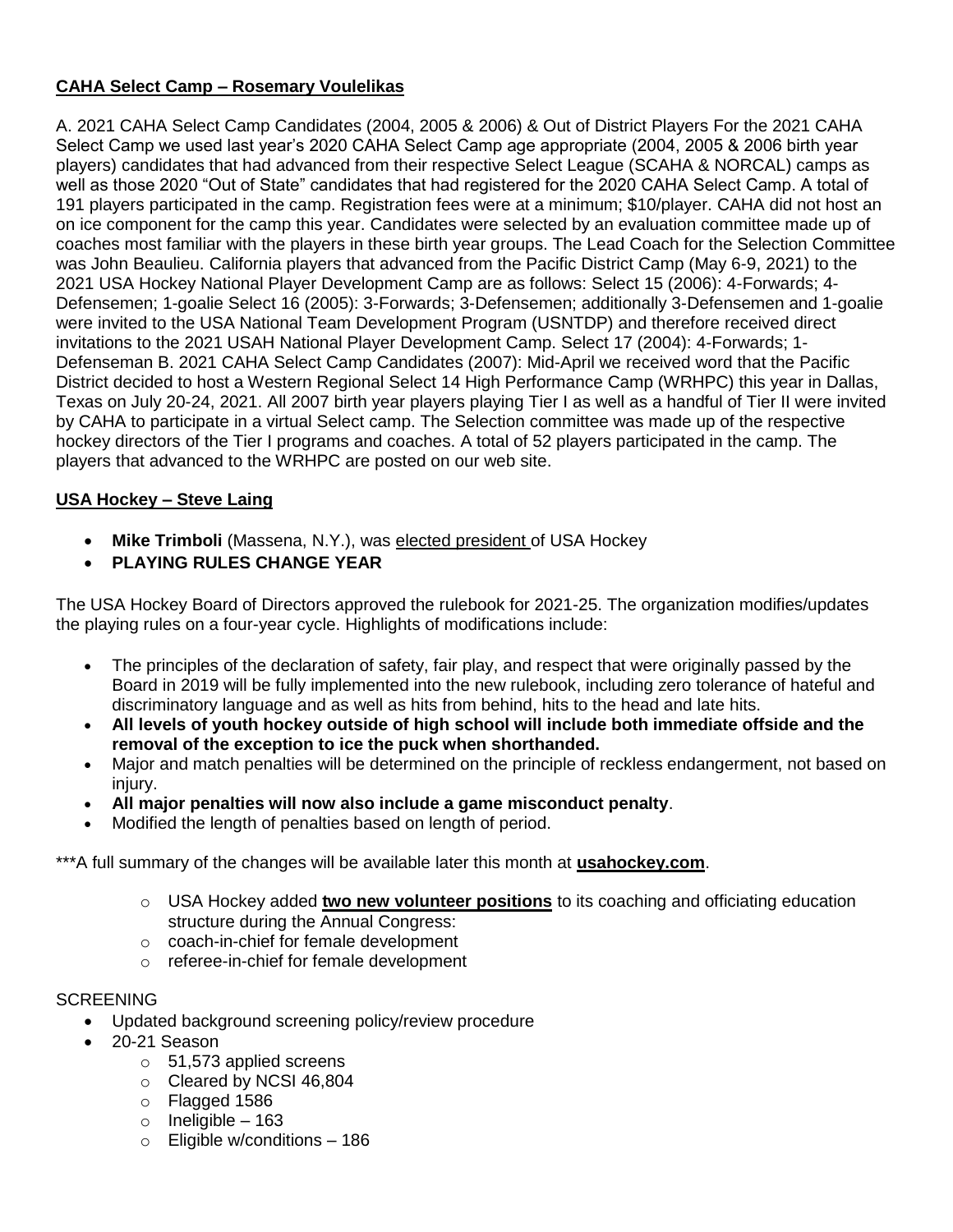- $\circ$  Eligible 1237
- o Screens sent to Center for SafeSport 20
- 2021-22 Season
	- o Screens reviewed/cleared 429
	- $\circ$  Ineligible 14
	- $\circ$  Appeals 3 (1 eligible, 1 w/conditions, 1 pending)

#### SAFESPORT

- Major changes in responsibility and liability to coordinator(s)
- Discussion to follow

# PACIFIC DISTRICT

- District Tournament Arizona
- Girls Development Camp Henderson

#### 2022 Tournament Dates

- Youth Feb 24-27, 2022, Irvine, CA
- Girls Feb 24-27 or March 3-6, 2021 (TBA), Fairbanks, AK

#### **Rick Hutchinson – Adult Committee**

Adults are back. Hoping to hold an Adult tournament in the North and South in May. Rick will have projected cost and target dates at the September meeting. Rick is planning to start a CAHA Adult newsletter.

#### **Pacific District Registrar – Wendy Goldstein**

#### **REGISTRATIONS:**

Starting on a good note this season, our 21.22 season numbers are up in comparison to the numbers from the previous two seasons at the same date as shown below.

| <b>USA HOCKEY</b><br><b>REGISTRATIONS</b> |                | $6/1/2021$   $6/1/2020$   $6/1/2019$ |         |
|-------------------------------------------|----------------|--------------------------------------|---------|
| Paid/Volunteer/Referee<br>Registrations   | 121,442 36,636 |                                      | 102,026 |
| <b>Paid Registrations</b>                 | 111,000        | 33,120                               | 95,017  |

The Pacific District was down 45% from the previous season with California being down almost 60%. The Pacific District was boosted by growth in Nevada this past season and is expecting more growth in PNAHA (Washington) with the new NHL franchise, Seattle Kraken.

# **UNCLAIMED PARTICIPANTS:**

We still have the issue of unclaimed participants. This season we had a higher percentage of unclaimed participants and I believe the reason for this was twofold:

- State/County shutdowns = minimal hockey in California
- Associations didn't request/have the portal to claim participants

#### **NEW USAH ADULT MEMBERSHIP NUMBERS:**

Adult member associations will be issued new USAH member association numbers for identification purposes. The actual number part of the ID will remain the same but the third digit will change, but that has not yet been determined to what.